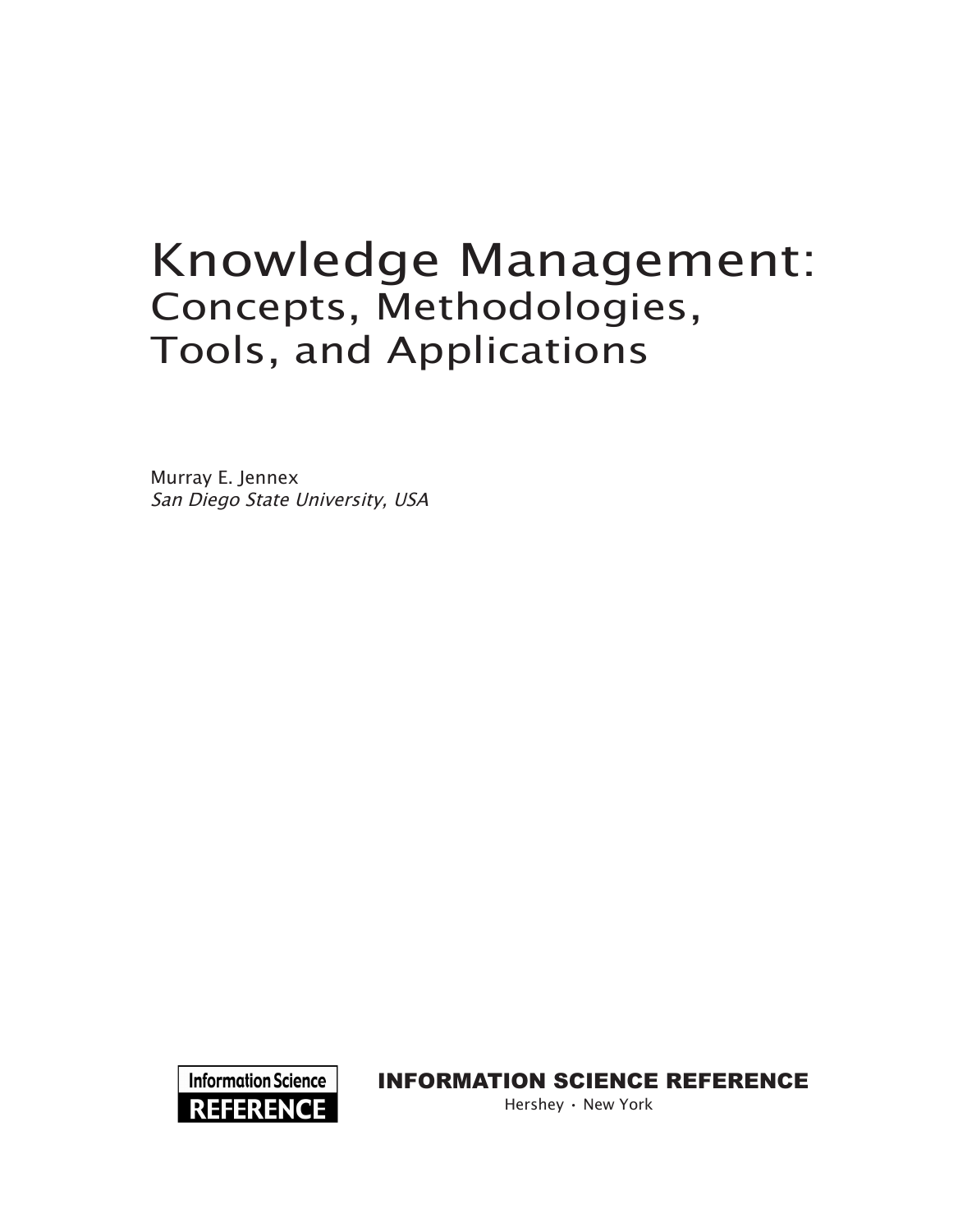| Assistant Executive Editor: | Meg Stocking          |
|-----------------------------|-----------------------|
| Acquisitions Editor:        | Kristin Klinger       |
| Development Editor:         | Kristin Roth          |
| Senior Managing Editor:     | Jennifer Neidig       |
| Managing Editor:            | Sara Reed             |
| Typesetter:                 | Amanda Appicello      |
| Cover Design:               | Lisa Tosheff          |
| Printed at:                 | Yurchak Printing Inc. |

Published in the United States of America by Information Science Reference (an imprint of IGI Global) 701 E. Chocolate Avenue, Suite 200 Hershey PA 17033 Tel: 717-533-8845 Fax: 717-533-8661 E-mail: cust@igi-pub.com Web site: http://www.igi-pub.com/reference

and in the United Kingdom by

Information Science Reference (an imprint of IGI Global) 3 Henrietta Street Covent Garden London WC2E 8LU Tel: 44 20 7240 0856 Fax: 44 20 7379 0609 Web site: http://www.eurospanonline.com

Copyright © 2008 by IGI Global. All rights reserved. No part of this publication may be reproduced, stored or distributed in any form or by any means, electronic or mechanical, including photocopying, without written permission from the publisher.

Product or company names used in this set are for identification purposes only. Inclusion of the names of the products or companies does not indicate a claim of ownership by IGI Global of the trademark or registered trademark.

Library of Congress Cataloging-in-Publication Data

British Cataloguing in Publication Data A Cataloguing in Publication record for this book is available from the British Library.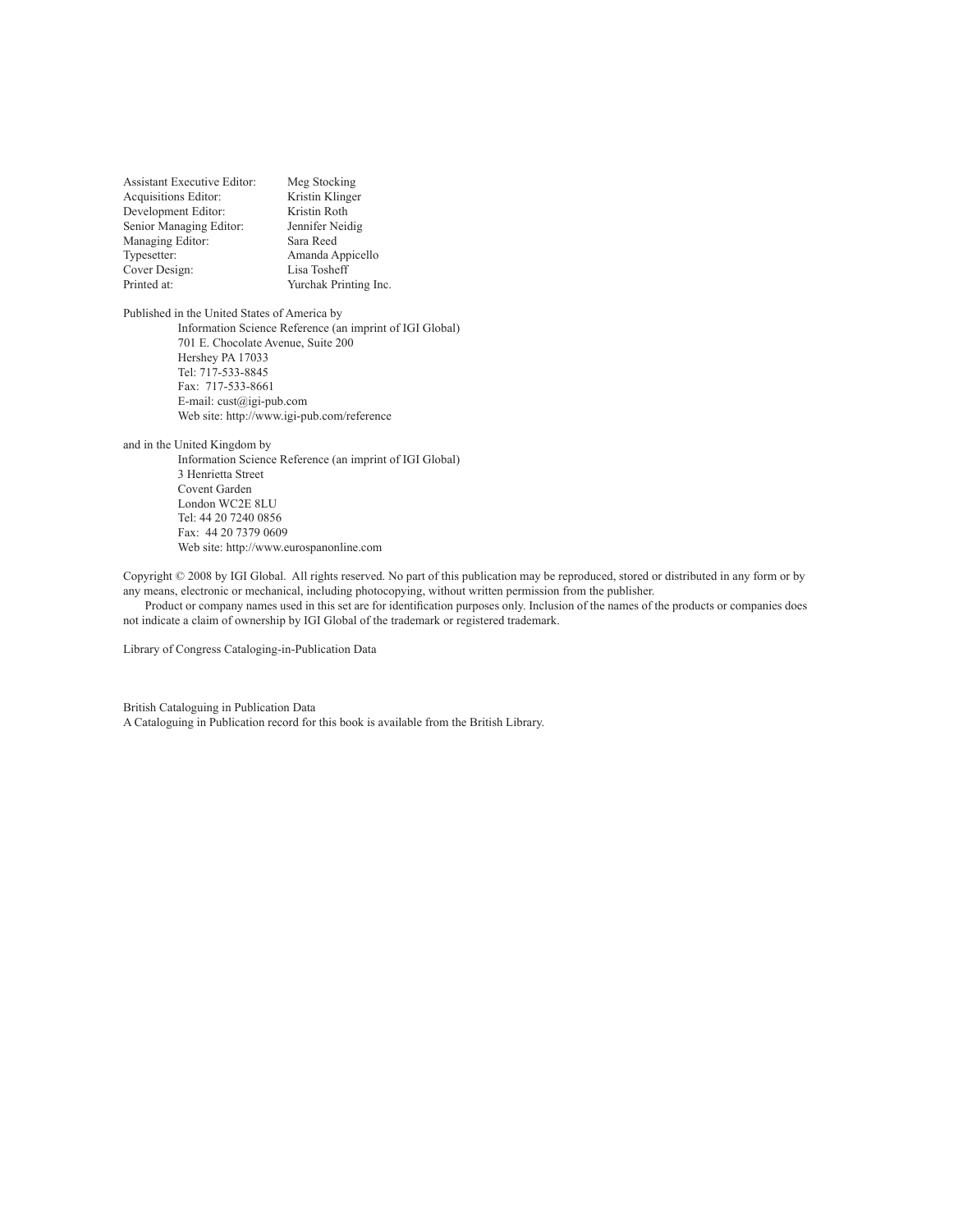## Chapter 8.13 Managing Intellectual Capital and Intellectual Property within Software Development Communities of Practice

**Andy Williamson** *Wairua Consulting Limited, New Zealand*

**David M. Kennedy** *Hong Kong Institute of Education, Hong Kong*

**Ruth DeSouza** *Wairua Consulting Limited, New Zealand*

**Carmel McNaught** *Chinese University of Hong Kong, Hong Kong*

#### **INTRODUCTION**

In this article, we will develop a framework for educational software development teams that recognizes the conflicts and tensions that exist between the different professional groups and will assist software teams to recognize the intellectual capital created by individuals and teams. We will do so by recognizing the inherent relationship between the tangible elements of intellectual

property and the intangible organizational assets that form the basis of intellectual capital and by discussing how knowledge generated by a project team can become an explicit asset.

#### **BACkgROUND**

Universities are increasingly becoming developers of complex software-based applications. In-house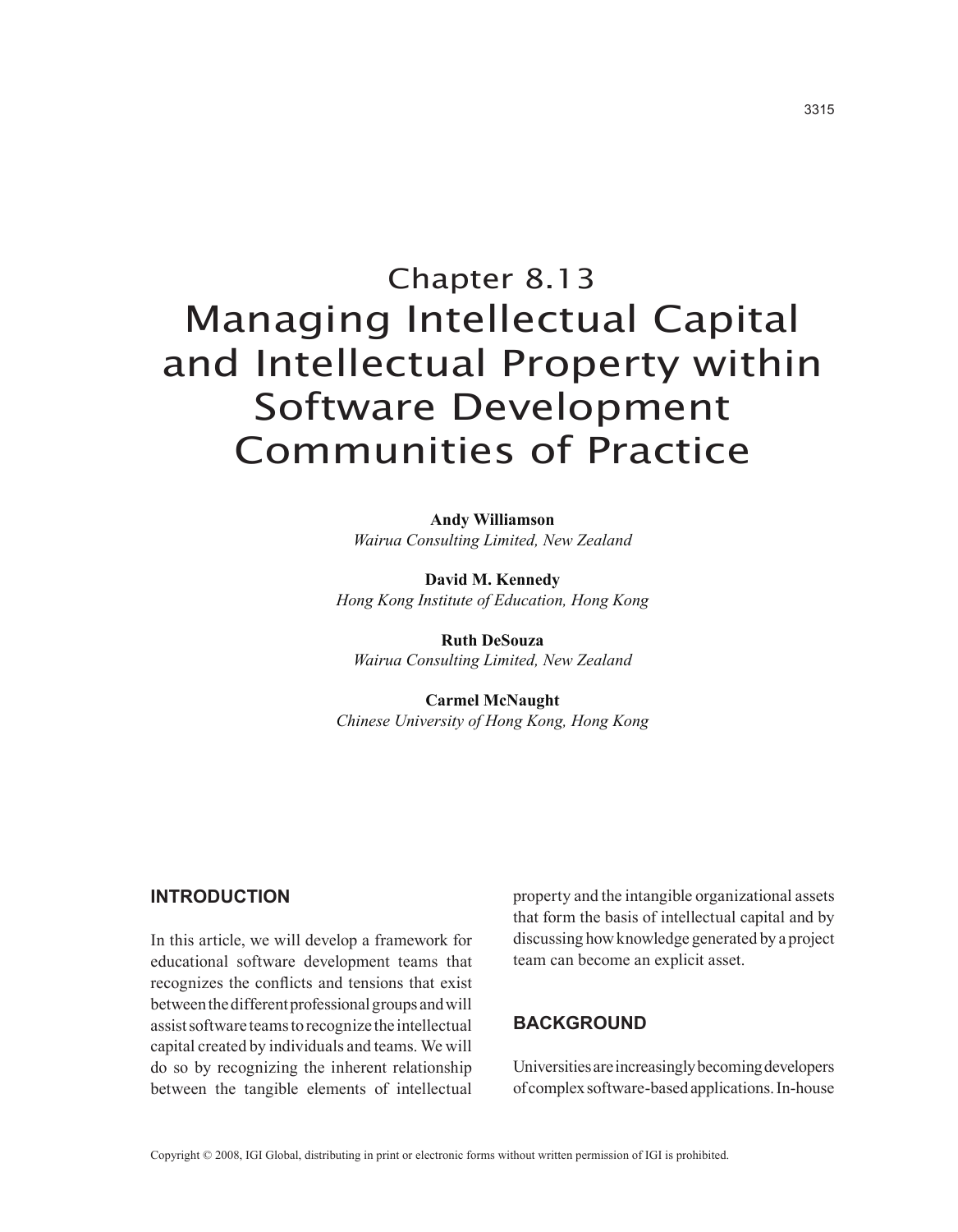development ranges from teaching aids and online learning resources to large information systems products that could ultimately become successful commercial ventures. Increased product complexity is easily recognized, yet research shows that the organizational aspects of a software development project are more likely to affect performance and outcomes than technical issues (Xia & Lee, 2004). Successful development and deployment of today's complex educational systems and environments comes with an imperative for an array of different and unique skill sets for the various stages of each project. One can view a software development team as a microcosm of the wider community of practice of software development professionals who work in information and knowledge management in higher education. As Wenger (1998) observes, such communities of practice are not random but constructed around required skills and through a process of negotiation based on mutuality and accountability.

Workforce mobility has increased: academic staff members regularly and easily move between institutions; development and design staff have many opportunities for contract-based work, move to other academic institutions or into the private sector. The ideas that lie behind a successful process or product are increasingly drawn from a wider pool of talent and, as people move around, these ideas are being taken with them and disseminated through informal and new work practices into a wider community of practice. How then does a team, formed to design and develop a technology-rich educational or systems environment, manage and control issues of intellectual capital and intellectual property such that all of those who contribute throughout the life of a project are acknowledged and rewarded fairly and appropriately for that contribution, even after they have left the project?

#### **Team Formation and Relationships**

Additional complexity leads to specialization (Jacobson, Booch & Rumbaugh, 1998). New ways of working bring with them a shift in power, where the academic expert will often lack the technical skills, time or resources to turn ideas into reality. Instead, they must rely on a team of experts from other disciplines to interpret their ideas, evolve them, and deliver the finished product. As complexity increases, communication between team members becomes paramount; specialist educational designers are required to translate pedagogy into functional specifications that can be understood by software developers and graphic designers. Modern software teams are project-based, where resources come and go as required.

Software development communities of practice exist within a larger organizational context. Roles and responsibilities will vary and are negotiated depending on the toolset and architecture used, the size of the project, and the culture of the organization (Phillips, 1997; Williamson et al., 2003). Project team members can be full- or part-time employees (academic or non-academic) or contractors retained specifically for the project. As such, these roles exhibit complex relationships and interfaces between each other and the project. In Figure 1, a range of typical roles and relationships found in a tertiary education software development project are shown.

During the various stages of the development process, various players move into prominent roles. One way to illustrate this shifting set of work responsibilities is to list the main players at each stage of the process. We will do this using the classic instructional systems design (ISD) model (Dick & Carey, 1990) as it is so well known. (There are many other models, many of which are discussed in Bannan-Ritland, 2003.) The key players at each stage of the ISD model are listed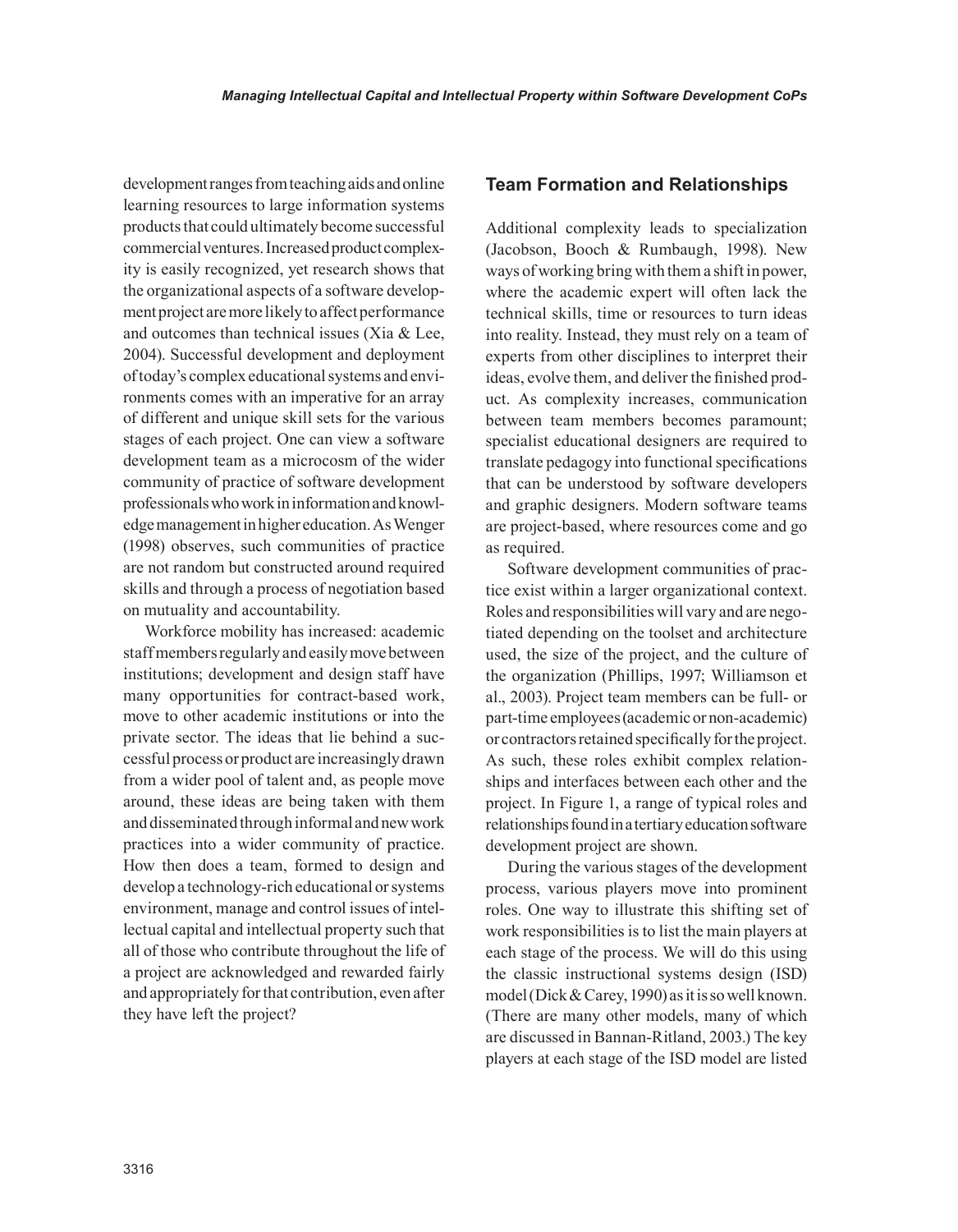

*Figure 1. Intra-project relationships in software development teams (Williamson et al., 2003, p. 345)*

*Table 1. Key players at each stage of the ISD model*

| Stage of the ISD model | <b>Key players</b>                                                        |
|------------------------|---------------------------------------------------------------------------|
| Needs assessment       | Subject matter expert                                                     |
| Analysis               | Subject matter expert, Educational designer                               |
| Design                 | Subject matter expert, Educational designer, Project manager              |
| Development            | Project manager, Graphic designer, Programmer, Interface designer, Editor |
| Formative evaluation   | Student and peer evaluators, Subject matter expert, Educational designer  |
| Revision               | Project manager, Graphic designer, Programmer, Interface designer, Editor |
| Implementation         | Subject matter expert, IT support                                         |
| Summative evaluation   | External evaluator                                                        |
| Maintenance            | IT support, Subject matter expert (Interface designer)                    |

in Table 1. In reality, each team parcels out the work depending on the skill set of individuals in the team.

It is important to be aware of the different communities of practice that exist in this field and

ensure that the role of individual team members is able to be promoted appropriately. Professional recognition can come through either publication, a portfolio of work or through the finished product, and the importance of a successful project to the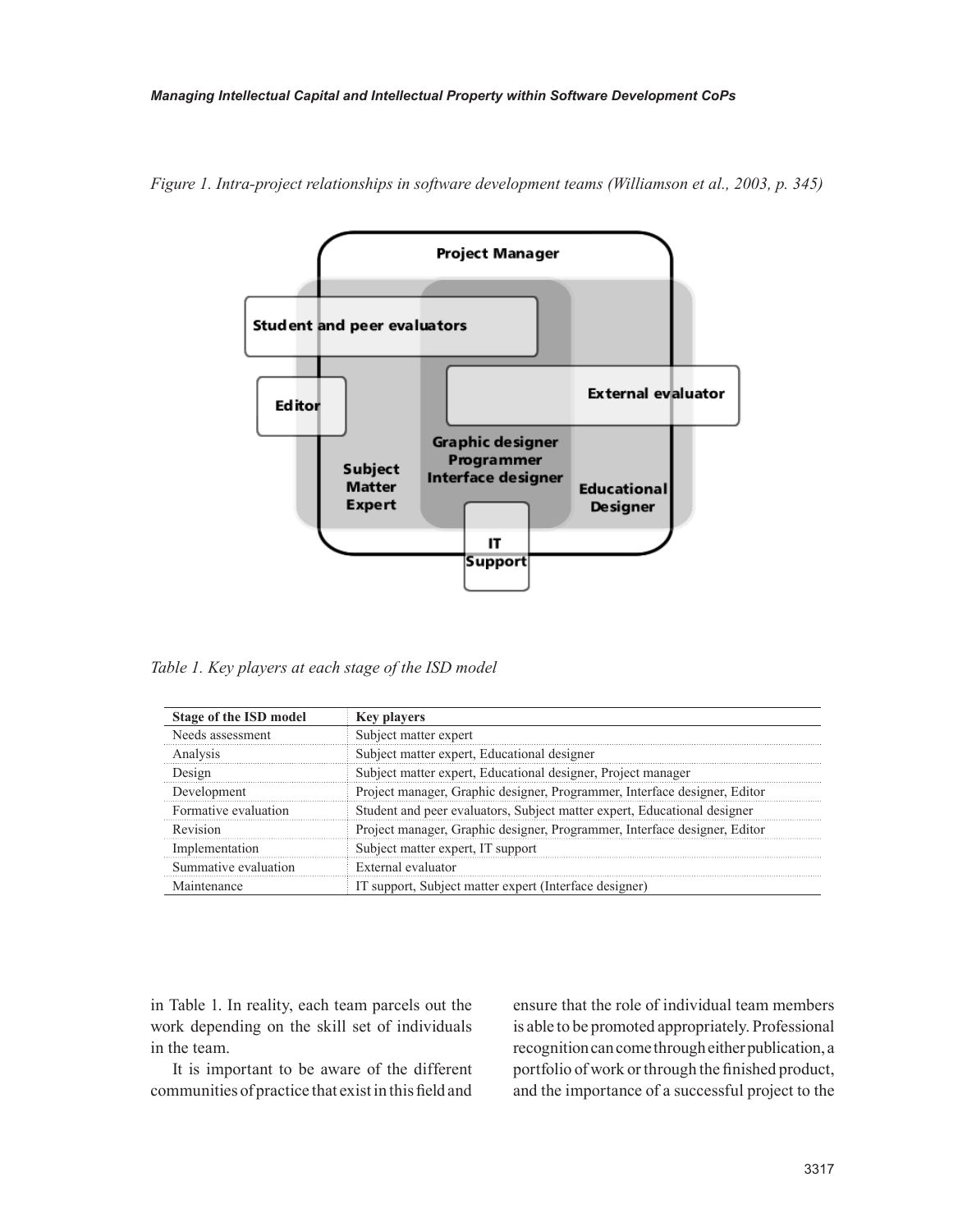career development of individuals should not be underestimated. It is important to ensure that academic dissemination of successful projects through publication recognizes the contribution made by all team members, including the nonacademic members. Many myths persist in relation to acknowledging the veracity of contribution with regard to educational software, and these often have the potential to leave team members feeling their effort and ideas have gone unrecognized and, at worst, feeling they have been exploited (Williamson et al., 2003). In the second half of this article, we will develop a framework that ensures appropriate outlets for reward and recognition of individual contributions within academic software development teams. Before doing this, we will define what is meant by intellectual capital and intellectual property.

## **Defining Intellectual Capital and Intellectual property**

Florida (2002) argues that the principal factors for successful software development are talent, knowledge, and intellectual capital (IC). The connection of new ideas and existing knowledge within an organizational context leads to the creation of IC. Stewart (1999) defines IC as the sum of everything everybody in a company, organization, or team knows and which provides some advantage over their competitors. Davidson and Voss (2001) agree, describing individual IC as "the sum of individual imagination, intelligence and ideas" (p. 60). They then extend this definition to encapsulate a model for organizational IC that is based on the talent of individuals (human capital), the knowledge that is captured within systems and processes (structural capital), and the characteristics of relationships with customers and suppliers (customer/supplier capital). Organizational IC comes from the "interplay of all three (structural capital augments the value of human capital, leading to an increase in customer/supplier capital)" (p. 61). In terms of this discussion as it relates to the appropriate recognition and acknowledgement of individual contributions within software development teams, human capital is our primary focus. Human capital is "what walks out of the door at the end of the day" (p. 68); it is a vital intangible.

If IC is the intangible but invaluable contribution of human talent to a project, then Intellectual Property (IP) is a formal measurable subset. It is the tangible product that results from the idea. The UK Patent Office (United Kingdom Patent Office, n.d.) defines four formal types of IP:

- patents for inventions;
- trademarks for brands;
- designs for product appearance; and
- copyright for material (including software and multimedia).

This definition is then extended to cover a much broader and often more intangible grouping that extends to trade secrets, plant varieties, geographical indications, and performers rights. While many see copyright as a way of protecting IP, it is only a subset. Copyright provides recognition of their invention to the creators of software or multimedia products in order for them to be able to obtain economic rewards for their efforts (Macmillan, 2000). Historically, comparisons have been drawn between software development and the traditional arts, such comparisons reinforcing an argument that IP law is focused on the protection of software such that others are not able to modify the source product (White, 1997). It is important to note that copyright extends only to a tangible product, it does not lend protection to the more intangible areas of IC such as ideas and individual contribution. Since copyright has a primarily commercial imperative, it is a limited and perhaps inappropriate mechanism for acknowledging contribution. This is of greater importance in higher educational settings since copyright of educational materials can reside with the institution (particularly with off-campus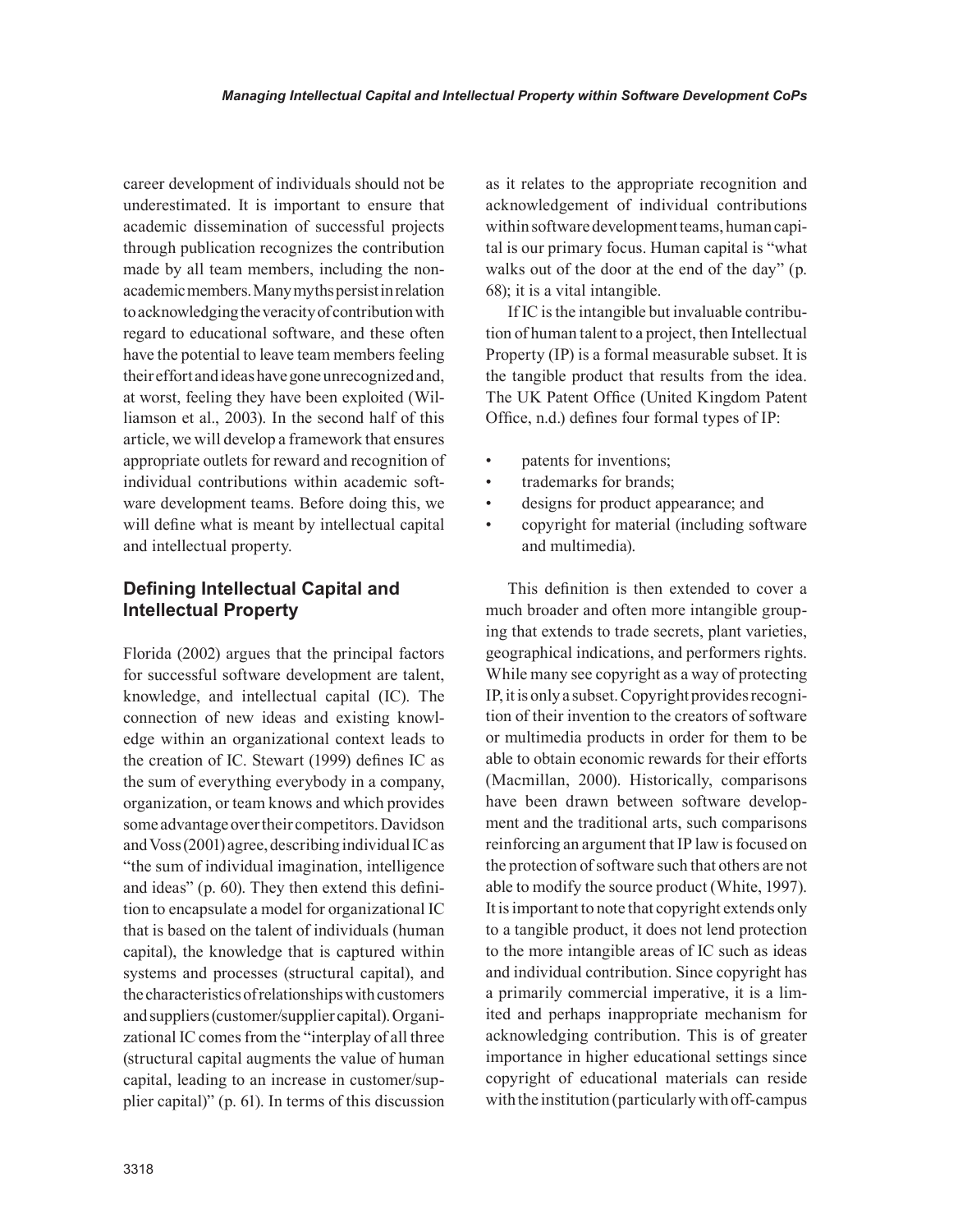courses), rather than the individual, and very few educational software products developed for specific content domains in higher education are ever commercialized (Alexander, McKenzie & Geissinger, 1998).

#### **The Relationship between IC and Ip**

A relationship exists between the tangible elements of intellectual property and the three forms of intellectual capital (the intangible organizational assets) discussed in the preceding section. These are shown in Figure 2.

#### **IC/Ip Management Framework**

Having addressed the complexity of educational software development teams and defined IC and IP within an educational software context, we will now develop a framework that can be used to ensure proper recognition and reward for individual and collective ideas in such a setting.

Given the critical value of IC in software development (Florida, 2002), it is important that the processes used within educational software development are strengthened and formalized through the adoption of a strong project man-

*Figure 2. Intellectual capital and intellectual property (Williamson et al., 2002, p. 342)*

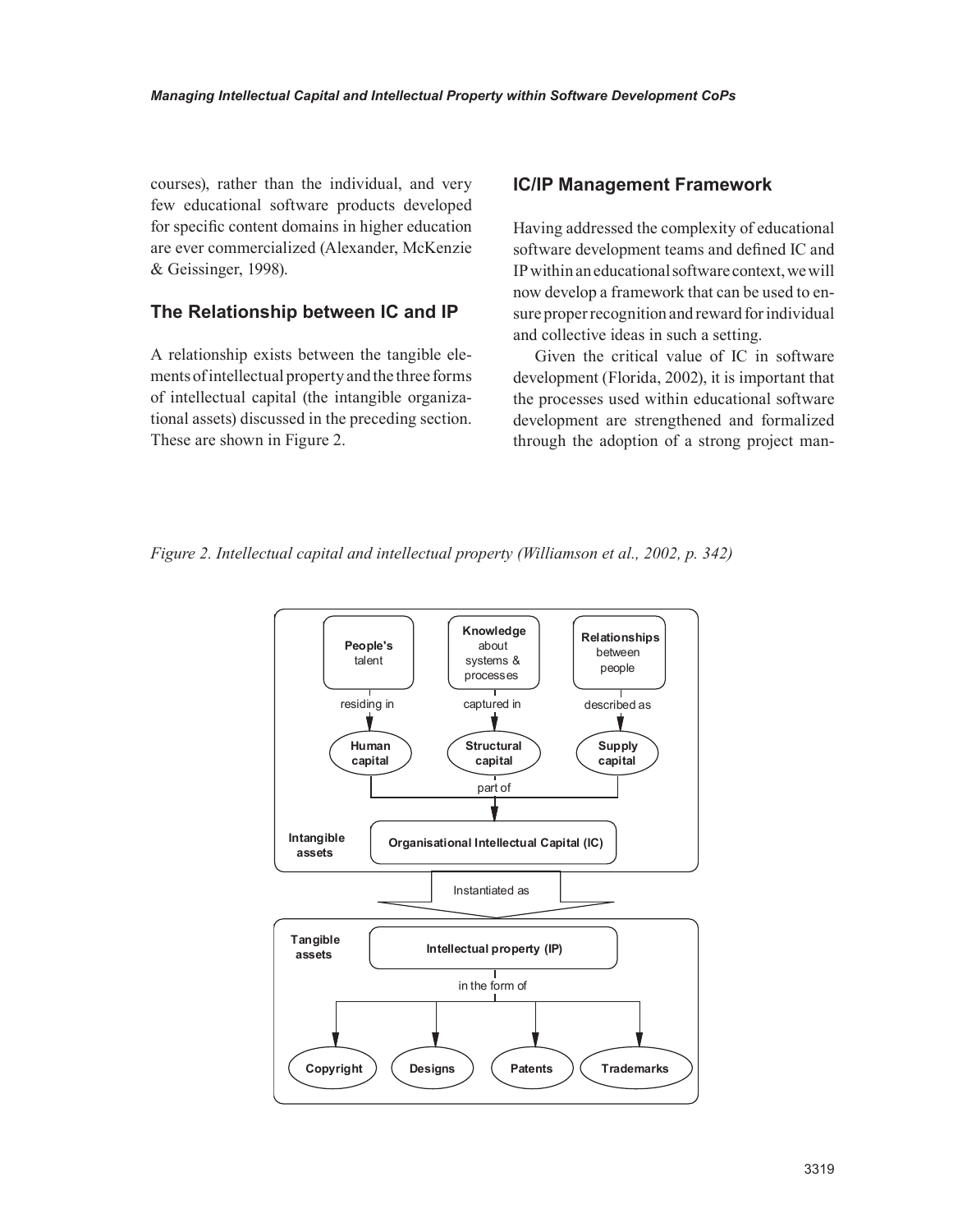agement framework. Project management is a key role in any project involving information and communication technologies and interactive multimedia software, and it requires specific skills and attributes. These include both the hard skills of contract negotiation, budgeting, scheduling, project definition, and scoping as well as the soft skills of human relations, team building, and facilitation (Burdman, 2000; Schwalbe, 2000). Successful teams work well together because they have clear roles and relationships and because the terms of engagement within the team and with external parties are well defined, understood, and agreed by all. This provides a solid platform for the explicit incorporation of IC and IP policies into project documentation so that such issues can be considered early on, preferably during the project scoping phase.

A process and framework are required to recognize knowledge as it is created so that it becomes explicit. Without doing so, knowledge remains tacit and cannot be rewarded or acknowledged, that is, credited to the appropriate team members in the future. Extending this concept, knowledge that is explicit within the team can remain tacit beyond team boundaries if no process is in place to ensure appropriate recognition of contribution. It is, therefore, necessary for teams to negotiate clear, up-front delineation of roles, responsibility, and ownership of both tangible and intangible outputs from the project. This does not prejudge what that ownership might be, merely that the agreement takes place before the project commences. It is important to consider how IC/IP generated during the project's life will be disseminated, in what form, and by whom. Such a clear articulation of roles and responsibilities has the benefit of helping to make the process of dissemination more visible. By doing so, it is hopefully the case that team members will recognize the significance of the different sources of acknowledgment. This in turn will result in up-front agreement on potential opportunities for dissemination of original ideas among the team.

A seldom discussed aspect of the manner in which ideas might be disseminated (and credit obtained) is the potential synergy between individual team members. For example, among academic staff involved in the project, there is a possibility for cross-disciplinary publications.

This framework, shown in Figure 3, maps out two axes: the horizontal axis representing formal ownership of the tangible IP, the vertical axis representing a continuum of recognition for the IC generated during a project, ranging from no acknowledgment of individual effort and contribution to a full public acknowledgment. Intermediate steps include recognition at the team and institutional level.

#### **enacting the IC/Ip Framework**

Our discussion so far has shown that, regardless of the nature of the IP ownership, academics and professionals working in software development teams need appropriate recognition for their contributions, but certain factors can prevent this from happening. The challenge, therefore, is to identify a set of project attributes that can be used to inform project management practices such that institutions are cognizant of the need for appropriate recognition. In the following section, we identify seven key attributes of, or processes within, a successful project. The model is developed from a review of the authors' own experiences of software development teams where problems had occurred. This review led to the identification of which weaknesses in the process had resulted in these problems (Williamson et al., 2003). By ensuring that these seven attributes are recognized and actively negotiated by newly forming teams and enacted throughout the life of the team, this model can assist projects in identifying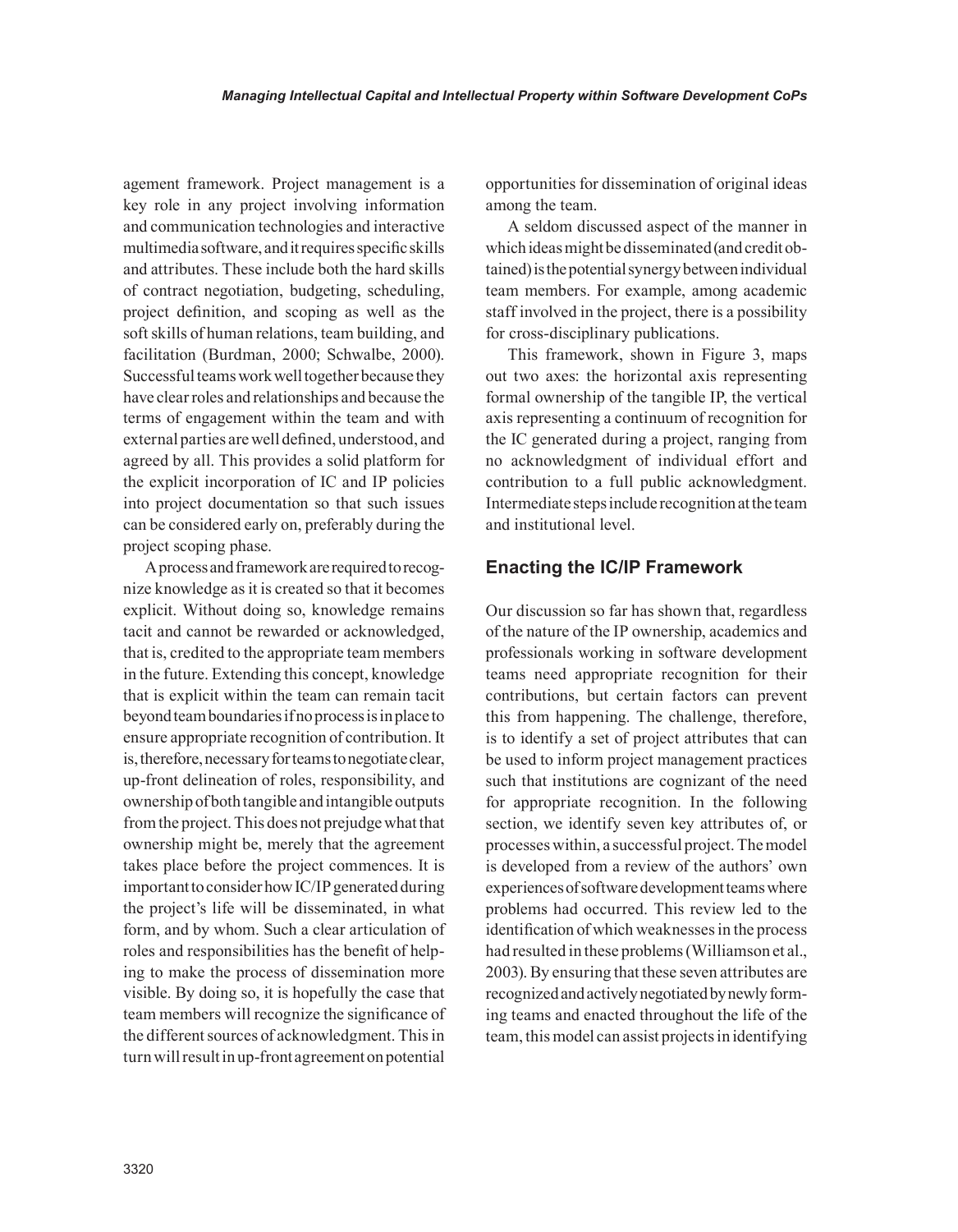

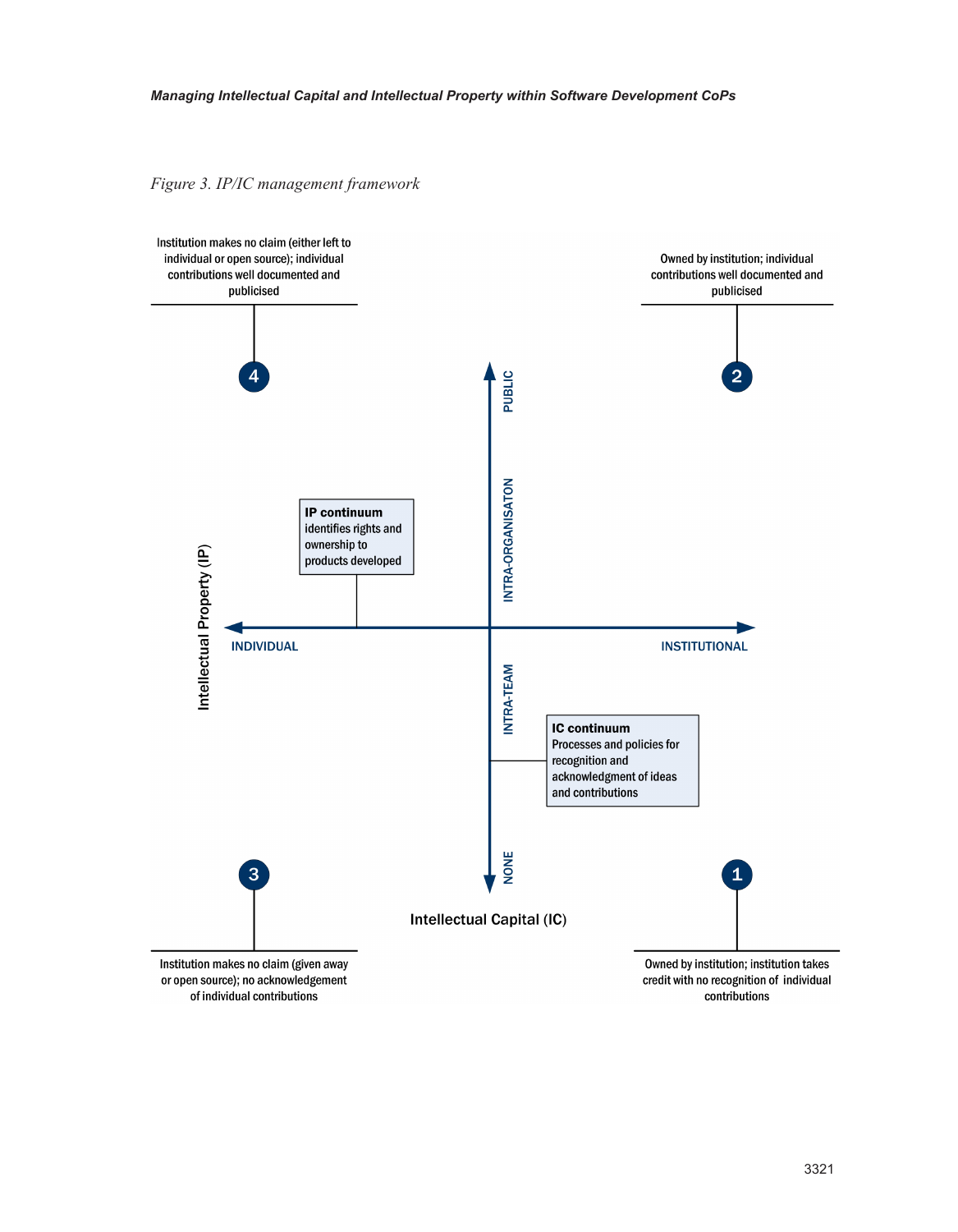and filling gaps in the structure of development teams, hence future risk can be mitigated.

In essence, the IC embedded in the members of the project team is articulated in terms of the various IP contributions made by these team members. However, if the focus is exclusively on the tangible products of the process (e.g., software and papers) through only considering the IP, then the worth of ideas (IC) can be underplayed, and their potential may not be realized. We are suggesting that explicit application of these seven guidelines can ensure more successful project outcomes and positive professional outcomes for all members of the team.

The nature of an effective community of practice for software development teams is discussed in terms of Figure 3. The two major axes and the four examples in Figure 3 are used to frame the seven attributes.

## **Intellectual property: Individual Affirmation to Institutional Affirmation**

### Have an IP Acknowledgement Strategy

Highly successful projects exhibit a strong team dynamic which arises when the expertise and knowledge of individual team members can be communicated and shared with others. Part of this process involves ensuring that ideas are fairly acknowledged within and outside the team, whether by portfolio (graphic artists), publication (academics), or product (project managers and programmers).

### Have an IP Review Strategy

It does not matter for the purposes of academic critical review whether the subject of study is a written paper, a software product, or a portfolio. Contribution from individual team members needs to be acknowledged through an inclusive authorship policy which is regularly revisited in team meetings. This process can strengthen collegiality and reinforce mutual valuing between team members.

## Have a Strategy to Separate IP from IC

The IP might be owned by an organization or institution, but the IC remains with the individuals in the team. Formal acknowledgment of where the ownership of IP lies is important and needs to be negotiated ahead of the commencement of the project. In many higher education institutions, this has become standard practice and involves retaining a competitive advantage and protecting the resources produced by employees of the organization. There are risks associated with key project contributors leaving (for example, a lead programmer) and either taking intellectual property with them or holding a software development team or institution to ransom by withholding access to code or other resources. In some organizations, the IC also remains with the organization via means of a nondisclosure agreement. Communities of practice might consider using a confidentiality agreement as part of a contract or offer of employment in order to keep this issue open and transparent.

### Longevity Strategy: Ideas Remain

When a person leaves a team, they cede their IC to the project team or institution, and that contribution should continue to be recognized and acknowledged in project documentation, appropriate publications, and authorship in any finished product. In some projects, this may also involve ceding formal IP to the project (e.g., in the case of commercialization).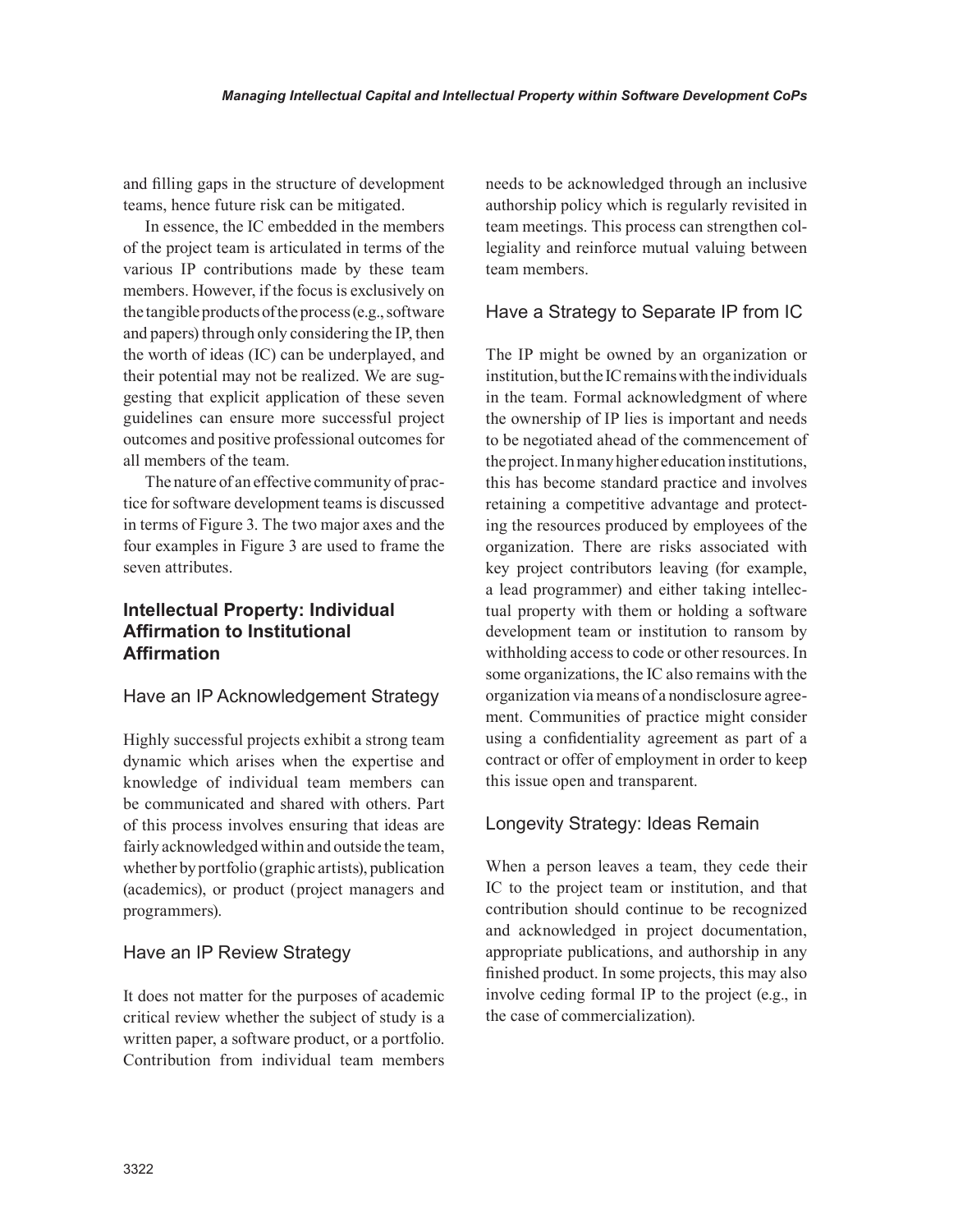### **Intellectual Capital: No Formal Acknowledgment to public Acknowledgment**

Recognize the Emergent Nature of the Software Development Process and Its Impact on IC/IP for all Team Members

As software becomes more complex, it becomes less and less likely that the original academic imperative that led to the idea for the product will be instantiated in a form initially envisaged by the academic or the organizational unit that initiated the project. The development process and the end result will be strongly influenced by a wide range of individual and group contributions to the process and the product.

#### Ideas are Perishable

Software has a shelf-life, hence the IC that led to that product is also of limited use. The idea will become superseded and outdated as new ideas and new technologies emerge. For example, there are any number of commercial or free customizable online survey instruments (such as Survey Monkey, http://www.surveymonkey.com) that now exist. Learning Evaluation Online (LEO) was an early system that explored how customizable educational surveys could be developed online using an entirely Web-based interface (Kennedy & Ip, 1998). At the time this was an innovative approach, but it has since been superseded by more robust software. Thus, the IC for LEO has long since expired. The idea behind LEO has been

*Table 2. Implications for IP and IC*

| #             | <b>Scenario</b>                                                                                                                                               | Implications for IP and IC                                                                                                                                                                                                                                                                                                                                                                                                                                                                                                                                                                                                                                                                  |
|---------------|---------------------------------------------------------------------------------------------------------------------------------------------------------------|---------------------------------------------------------------------------------------------------------------------------------------------------------------------------------------------------------------------------------------------------------------------------------------------------------------------------------------------------------------------------------------------------------------------------------------------------------------------------------------------------------------------------------------------------------------------------------------------------------------------------------------------------------------------------------------------|
|               | IC and IP is owned by institution;<br>institution takes credit with<br>no contribution of individual<br>creativity and effort.                                | This is a very poor scenario for developing the IC of an institution. Without<br>affirmation, individuals will seek employment elsewhere and take their IC<br>with them.                                                                                                                                                                                                                                                                                                                                                                                                                                                                                                                    |
| 2             | IP and IC are owned by<br>the institution; individual<br>contributions are well documented<br>and publicized.                                                 | This is the scenario in a number of institutions worldwide, particularly<br>those involved in distance education. This scenario is problematic when<br>commercial aspects enter the situation as in the case of patents.                                                                                                                                                                                                                                                                                                                                                                                                                                                                    |
| $\mathcal{E}$ | Institution makes no claim<br>(software is given away or open<br>source); no acknowledgment of<br>individual contributions.                                   | This is often the result of small student projects (although many institutions<br>claim the IP of all undergraduate student work, not postgraduate) undertaken<br>during a course of study). Most software of this type has a very limited life<br>although there are some exceptions (Gunn, 1995).                                                                                                                                                                                                                                                                                                                                                                                         |
| 4             | Institution makes no claim (either<br>left to the individual or open<br>source community); individual<br>contributions are well documented<br>and publicized. | This applies to postgraduate work in universities. In many institutions,<br>postgraduate (especially doctoral) students own their IP, and it is up to the<br>student and supervisor to disseminate the details of the project. This aspect<br>is changing as universities try to gain a competitive advantage, and many<br>postgraduate students working in a large research department would do well<br>to consider how the results of their studies might be retained, negotiating with<br>the university in the early phases of the project. For example, some student<br>projects (see moodle.org and moodle.com) have become very high profile<br>products (Dougiamas & Taylor, 2003). |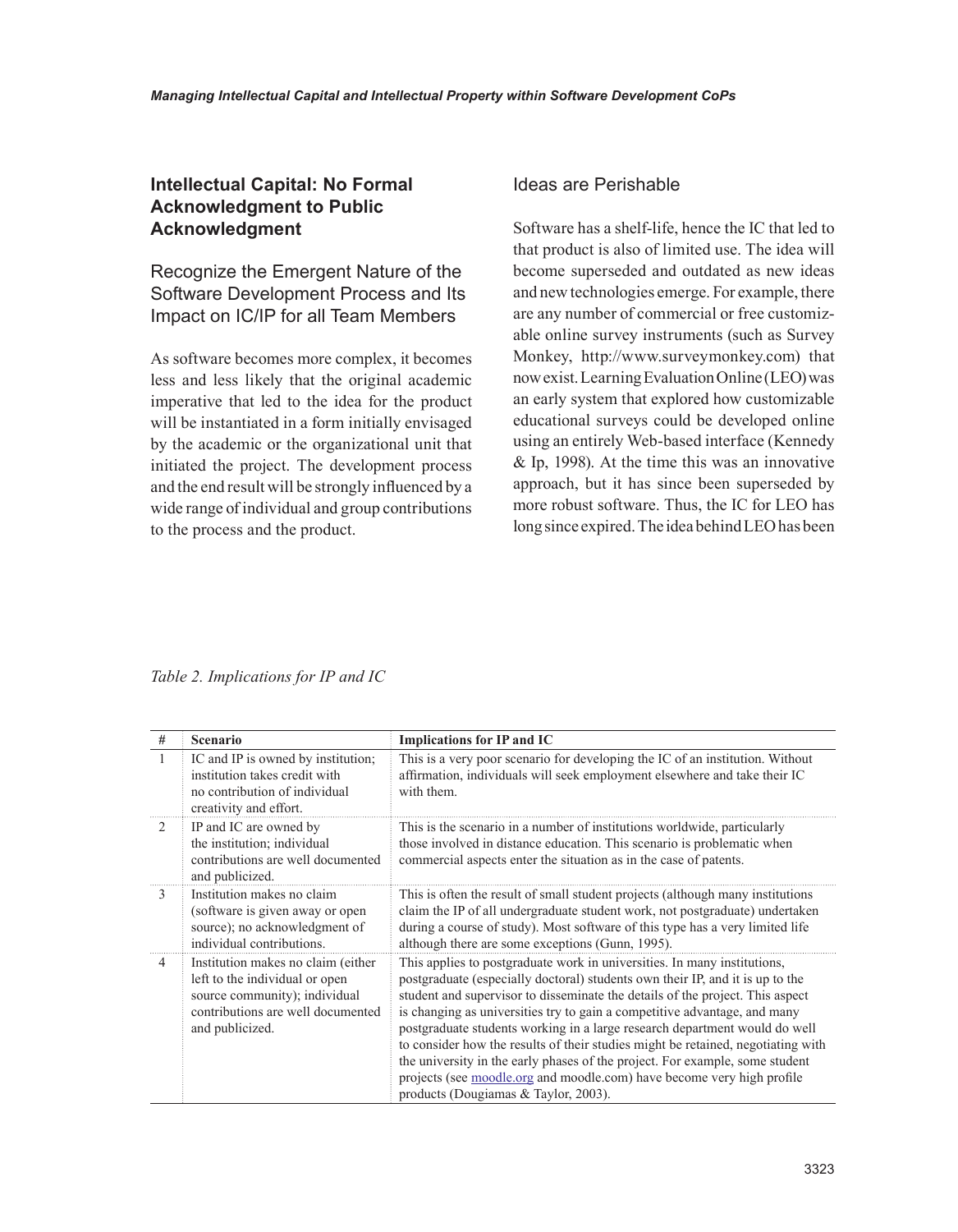taken up by others and reproduced using different software code. The code is the instantiation of the idea and is the only part of the project subject to IP rights.

### Public Acknowledgment of IP/IC Requires the Source Material to be in the Public Domain

Acknowledgment of unpublished work or work not publicly available is not sufficient to acknowledge IC and IP issues in a publication. In the case of academics where affirmation and professional career progress is at least partially a result of publication in accredited arenas such as books and journals, this is clearly not sustainable. Graphic artists, on the other hand, have their portfolios of work with iterations of visual designs that they take with them to the next project or job; and programmers have compilations of code: for these professionals, the publication is less important or substantive in career development. A key issue for an institution is providing the process by which academic publications can be developed without compromising the IP of the individual or trade advantages in the marketplace.

In summary, the implications for the four scenarios in Figure 3 are shown in Table 2.

## **The FUTURe: ApplICATION OF The SeveN ATTRIBUTeS OF The IC/Ip FRAMewORk**

In order to see how these attributes can be enacted in practice, the example of a major Australian multimedia project, An@tomedia, will be used. An@tomedia was designed to support problembased learning (PBL) of anatomy in the Faculty of Medicine at the University of Melbourne (http:// www.anatomedia.com). A number of academic evaluations on the role of An@tomedia in this PBL learning environment have been published (e.g., Kennedy, Eizenberg & Kennedy, 2000; Kennedy, Kennedy & Eizenberg, 2001).

The software has been successfully commercialized by the four subject matter experts (core SMEs or core authors) after other members of the development team ceded any personal commercial claims to the group by means of a legal document to that effect.

Affirmation and acknowledgment involving publishing for academic members (Kennedy et al., 2000; Kennedy et al., 2001), contributions to portfolios for non-academic members, and public acknowledgments in the An@tomedia Web site for every person who contributed in any significant way to the project were not affected by this written agreement. The public affirmation (particularly important for non-academic members of the project team) is illustrated by the observation made by a reviewer of An@tomedia in The Lancet (Marušiæ, 2004) where she mentions the extensive list of credits for all the members of the team (over 60) involved with the project. This process was accomplished quite simply because matters of IP had been previously discussed in the course of project meetings, and the "prior art" that existed and underpinned the educational approach was well known to all project members. Table 3 summarizes the way in which the seven attributes worked in this project.

### **CONClUSION**

While formalized tools exist for capturing IP generated during a project, most software development teams lack formal explicit processes for ensuring that the IC generated is accurately and adequately apportioned. This article has raised issues relating to how software development project teams are recognized for their contribution and a simple framework for measuring recognition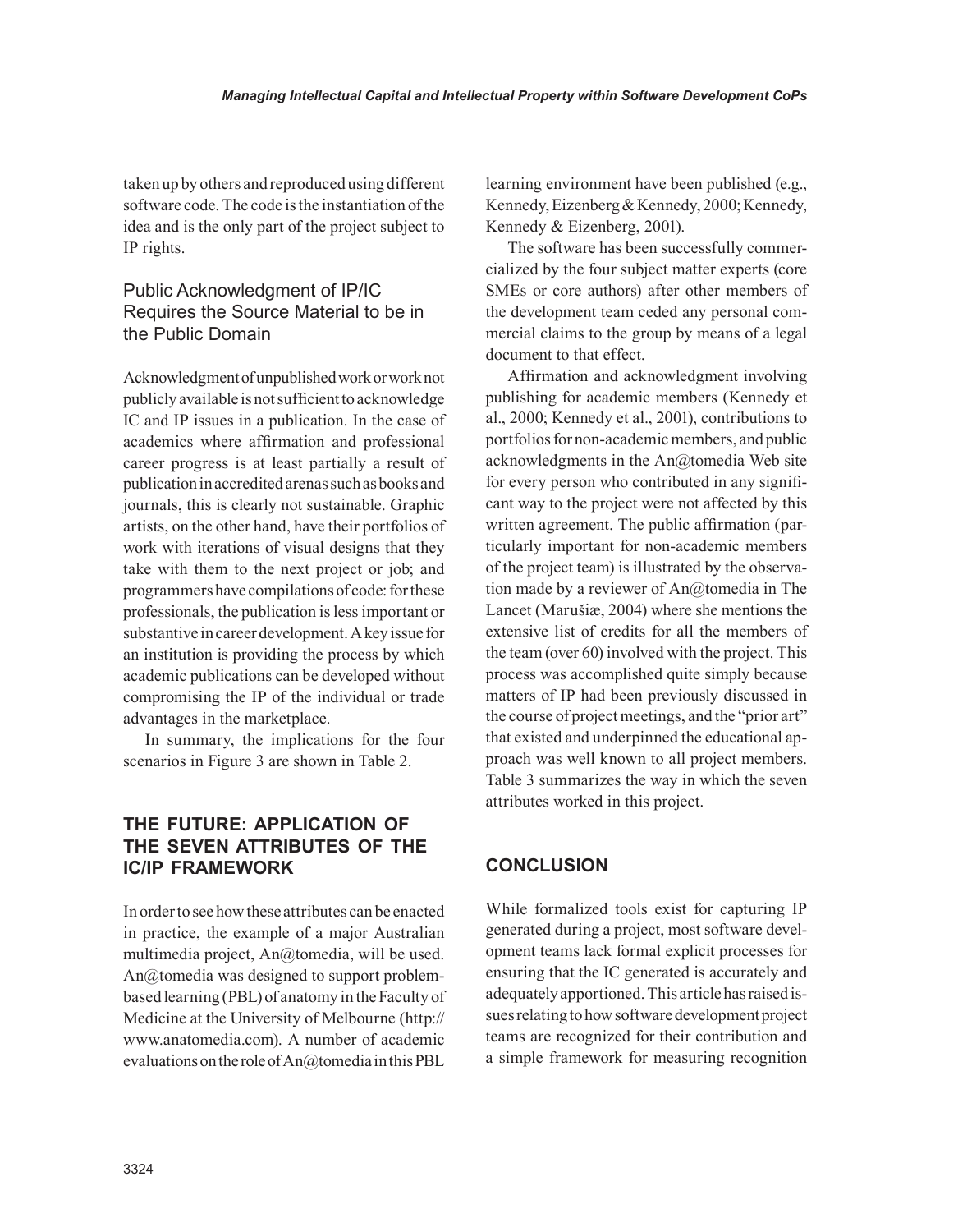|  |  |  | Table 3. Example of the application of the seven attributes of the IP/IP framework |  |  |  |  |  |  |
|--|--|--|------------------------------------------------------------------------------------|--|--|--|--|--|--|
|--|--|--|------------------------------------------------------------------------------------|--|--|--|--|--|--|

| $\#$           | <b>Attribute</b>                                                                                                           | <b>Enactment</b>                                                                                                                                                                                                                                                                                                                                                                                                                                                                                                                                                                                                                                                                                                                                                                              |
|----------------|----------------------------------------------------------------------------------------------------------------------------|-----------------------------------------------------------------------------------------------------------------------------------------------------------------------------------------------------------------------------------------------------------------------------------------------------------------------------------------------------------------------------------------------------------------------------------------------------------------------------------------------------------------------------------------------------------------------------------------------------------------------------------------------------------------------------------------------------------------------------------------------------------------------------------------------|
| $\mathbf{1}$   | Have an IP acknowledgment<br>strategy                                                                                      | The acknowledgment of IP was never an issue within the project group. Individual<br>contributions were always acknowledged by the core development team,<br>becoming part of the documentation of the project. The extensive documentation<br>ensured that no one was left off the credits on the $An@tomedia$ Web site.                                                                                                                                                                                                                                                                                                                                                                                                                                                                      |
| $\overline{2}$ | Have an IP review strategy                                                                                                 | The existence of "prior art" was established in the early phases of the project.<br>While the final product did not resemble the initial designs, it was always clear<br>in the project meetings that the team was involved in the instantiation of the<br>educational vision of the project leader (one of the core SMEs).                                                                                                                                                                                                                                                                                                                                                                                                                                                                   |
| $\overline{3}$ | Have a strategy to separate IP<br>from IC                                                                                  | The strategy to separate IP from IC was undertaken by the four principal authors<br>as $An$ $@atomedia$ was moved from an interesting project to a commercial<br>product. The documentation resulting from meetings included discussions of<br>commercialization of $An@atomedia$ and the associated need to separate IP<br>from IC. The strategy adopted involved consultations with the university's legal<br>advisors and the project team. The IP for the sale and commercial rights to $An@$<br>tomedia were ceded to the four key authors by the other team members; however,<br>the IC remained with members of the project team to use as they required.                                                                                                                              |
| 4              | Longevity strategy: Ideas<br>remain                                                                                        | The credits list contains a list of all members who contributed to the project over a<br>period of many years, including those individuals who either retired (in one case)<br>or moved to other institutions (a number of people). It is possible for all members<br>of the project team to include evidence of contributions to $An@atomedia$ by<br>reference to either the Web site or the CD-Roms (the form in which $An@tomedia$<br>is published and sold).                                                                                                                                                                                                                                                                                                                              |
| 5              | Recognize the emergent<br>nature of the software<br>development process and its<br>impact on IC/IP for all team<br>members | The development of $An@tomedia$ occurred over a considerable period of time.<br>The genesis of some the clinical approaches adopted in the project were developed<br>by the project leader and occurred well before An@tomedia commenced<br>(Eizenberg, 1988, 1991). The use of technology followed as a consequence of<br>the need to develop more effective and engaging approaches to the teaching of<br>anatomy (Driver & Eizenberg, 1995). As the final design of the software emerged,<br>it was always clear in meetings and associated documentation that other members<br>of the project team were involved in the instantiation of prior concepts and<br>developments in new and innovative ways, but the underlying concept derived<br>from the earlier work in paper-based media. |
| 6              | Ideas are perishable                                                                                                       | An@atomedia received a number of awards for innovation and excellence after<br>the first release (see http://www.anatomedia.com/credits.shtml). However, as<br>people come and go from the project, the initial ideas will be superseded or<br>altered to reflect teaching evaluations, changes in the medical curriculum, and<br>improvements in technology. Solutions developed in 1999 or 2000 may not be<br>suitable in 2005. What was once a good idea may not be appropriate in the future,<br>but the three major methods of affirmation remain--publication, portfolio, and<br>vitae for all contributions.                                                                                                                                                                           |
| $\tau$         | Public acknowledgment of<br>IP/IC requires the source<br>material to be in the public<br>domain                            | The $An@atomedia$ Web site provides definitive acknowledgment of the specific<br>contributions of individuals, including the evaluators, programmers, educational<br>consultants, photographers, medical consultants, project managers, dissectors,<br>illustrators, interface and graphic designers, and research assistants, to name a few.                                                                                                                                                                                                                                                                                                                                                                                                                                                 |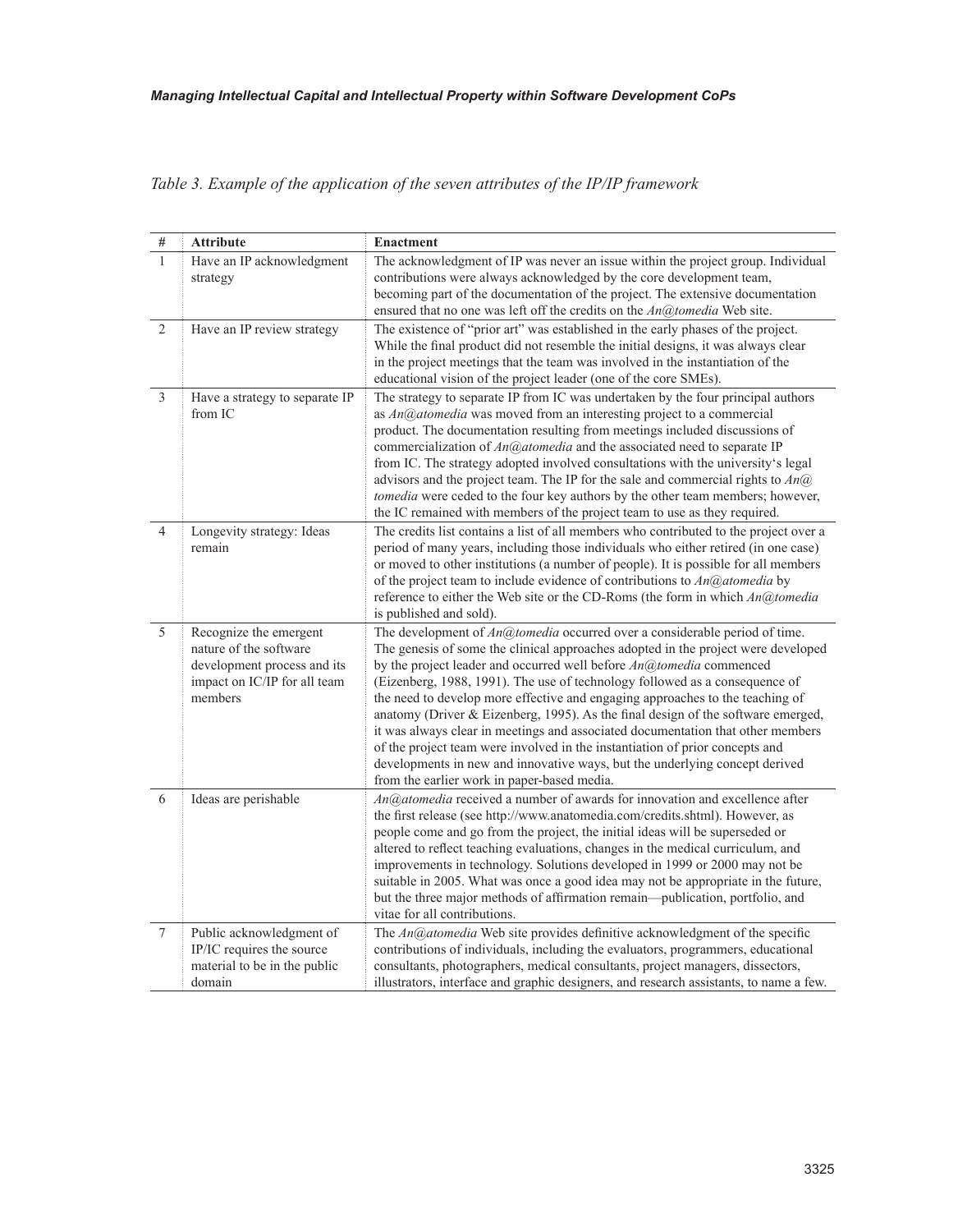of contribution has been presented. Seven key project attributes or processes have been identified to assist project teams develop an awareness of how project roles and structures can be negotiated so that tacit ideas and knowledge generated can become explicit. Such a model must recognize that the requirements for, and process of, recognition will differ within different multiskilled teams. The application of the framework to one major multimedia project has been discussed.

## **ReFeReNCeS**

Alexander, S., McKenzie, J., & Geissinger, H. (1998). *An evaluation of information technology projects in university learning.* Canberra: Australian Government Publishing Services, Department of Employment, Education and Training and Youth Affairs.

Bannan-Ritland, B. (n.d.). The role of design in research: The integrative learning design framework. *Educational Researcher, 32*(1), 21-24.

Burdman, J. (2000). *Collaborative Web development: Strategies and best practices for Web teams*. Reading, MA: Addison-Wesley.

Davidson, C., & Voss, P. (2001). *Knowledge management: An introduction to creating competitive advantage from intellectual material.* Auckland, NZ: Tandem.

Dick, W., & Carey, L. (1990). *The systematic design of instruction.* Glenview, IL: Foresman/ Little.

Dougiamas, M., & Taylor, P. (2003) Moodle: Using learning communities to create an open source course management system. In D. Lassner & C. McNaught (Eds), *ED-MEDIA 2003, Proceedings of the 15th Annual World Conference on Educational Multimedia, Hypermedia and Telecommunications* (pp. 171-178). Honolulu, Hawaii. Norfolk VA: Association for the Advancement of Computers in Education.

Driver, C., & Eizenberg, N. (1995). Constructing and deconstructing the human body: Applying interactive multimedia in the learning of anatomy. In J. M. Pearce, A. Ellis, C. McNaught, & G. Hart (Eds.), *Learning with technology: ASCILITE 95. Proceedings of the 12th Annual Conference of the Australian Society for Computers in Learning in Tertiary Education* (pp. 586-587). The University of Melbourne: The Science Multimedia Teaching Unit.

Eizenberg, N. (1988). Approaches to learning anatomy: Developing a program for pre-clinical medical students. In P. Ramsden (Ed.), *Improving learning: New perspectives* (pp. 178-198). London: Kogan Page.

Eizenberg, N. (1991). Action research in medical education: Improving teaching via investigating learning. In O. Zuber-Skerrit (Ed.), *Action research for change and development* (pp. 179-206). Avebury: Aldershot.

Florida, R. L. (2002). *The rise of the creative class: And how it's transforming work, leisure, community and everyday life.* New York: Basic Books.

Gunn, C. (1995). Useability and beyond: Evaluating educational effectiveness of computer-based learning. In G. Gibbs (Ed.), *Improving student learning through assessment and evaluation* (pp. 168-190). Oxford, UK: Oxford Centre for Staff Development.

Jacobson, I., Booch, G., & Rumbaugh, J. (1998). *The unified software development process.* Reading, MA: Addison-Wesley Longman.

Kennedy, D. M., Eizenberg, N., & Kennedy, G. (2000). An evaluation of the use of multiple perspectives in the design of computer-facilitated learning. *Australian Journal of Educational*